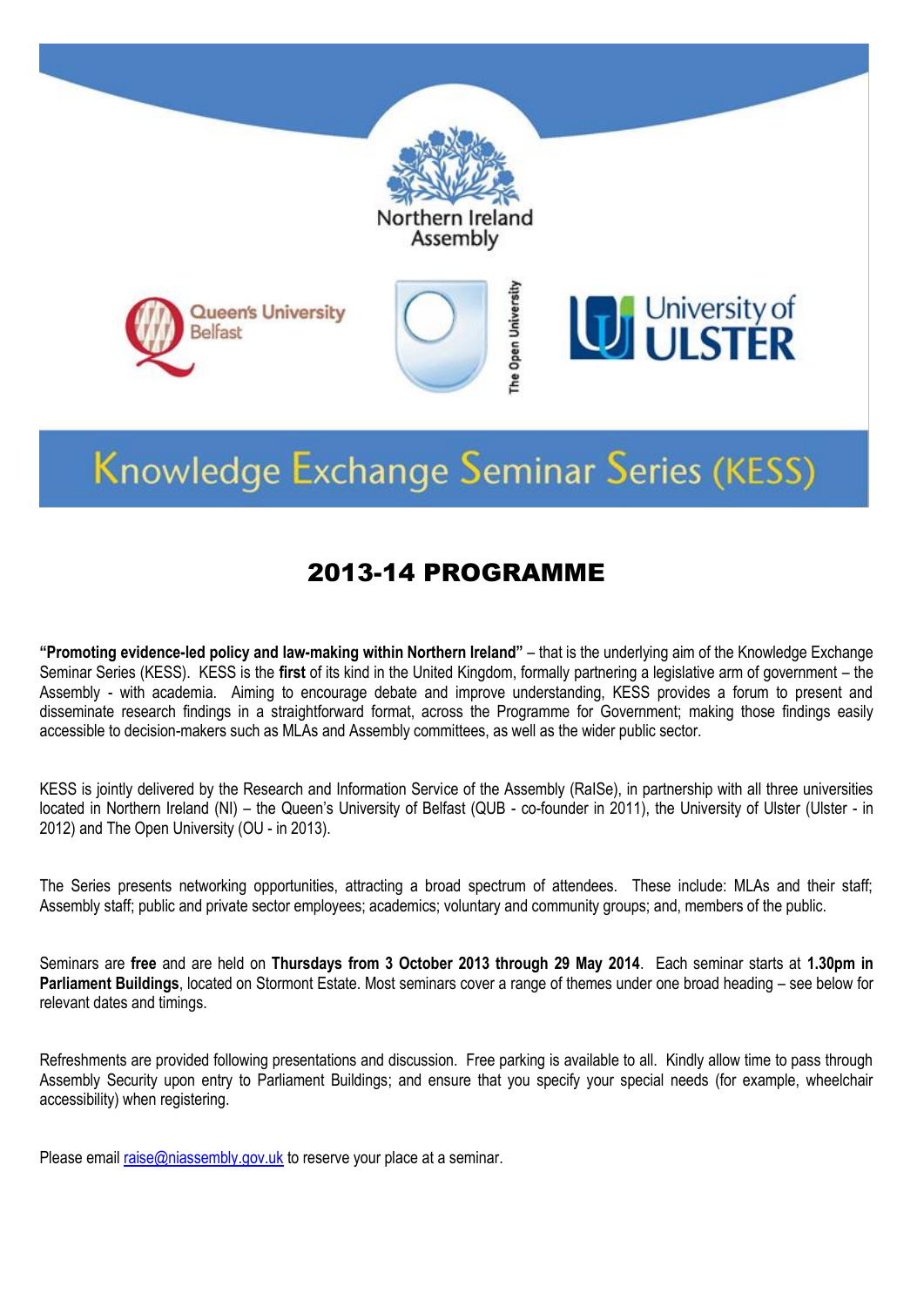## 3 OCTOBER 2013 – PUBLIC FINANCE

**1.30pm - RaISe - Welcome**

**1.35pm - Assembly Committee Chair – Opening Remarks**

**1.45pm Professor Alan Trench (Ulster) -** *Fiscal Devolution Debates and the Future of the Barnett Formula* **-** The funding of the Northern Ireland Executive (and other devolved governments) has always been central to their ability to provide the public services for which they are responsible. It affects all policy areas, as well as being important in its own right. But since 2007 there have been debates in both Scotland and Wales about financial issues, which increasingly challenge the idea of devolved governments simply relying on a block grant calculated on the basis of the Barnett formula. In Wales, there have been calls for a grant based on relative need, and for increasing reliance on devolved taxes in Scotland. With the Scotland Act 2012 partially devolving income tax and transferring land taxes to the Scottish Government, all unionist parties considering how to enhance devolved Scottish tax powers in the event of a vote against independence in the 2014 referendum, and the UK Government's response to similar proposals for Wales by the Silk Commission due early in the autumn, there is clearly momentum behind increased fiscal devolution. Those changes are likely to have significant effects on Northern Ireland in the medium term, if not immediately. Northern Ireland's position in these debates so far has been to seek devolution of corporation tax – always likely to be rejected by the UK Government – but otherwise to maintain the status quo. That status quo is not as benign for Northern Ireland as it may appear, however. The present system allows a great deal of discretion to the Treasury; Barnett convergence means that the formula is likely to serve Northern Ireland much less favourably in the future than it has in the past; and reliance on the block grant ties Northern Ireland to an 'English' model of public services that may become increasingly politically unattractive. How Northern Ireland chooses to respond to these fragmented debates is a major choice for its politicians to make; trying to engage in a different debate, as it has, is no longer an option.

## 24 OCTOBER 2013 – SHARED FUTURE

#### **1.30pm - RaISe - Welcome**

## **1.35pm - Assembly Committee Chair – Opening Remarks**

**1.45pm - Professor Mike Tomlinson (QUB) -** *Legacies of Conflict: the evidence* **-** For all the discussion around the needs of victims and survivors, there are few established facts on the impact of the years of violent conflict on the population of Northern Ireland. Population-wide surveys of people's experience of the conflict are rare. Drawing on the Poverty and Social Exclusion (PSE) survey (2012), this presentation will discuss the findings from a special 'Troubles' module which covered a range of experiences including: the death of close friends and relatives; injury to self and others; and, the witnessing of bombings, shootings and assaults. The survey also asked questions about when the worst 'Troubles' experience occurred and how people responded to events, for example by joining a support group or seeking help from a GP. The presentation will discuss the prevalence of conflict experience as well as its association with other major concerns of the PSE survey, such as deprivation, physical and mental health, and employment status.

**2.05pm - Dr Ian Shuttleworth and Professor Frank Gaffikin (QUB)** - *New and Shifting Populations in Belfast: Analysis and Impact* **-** It is often assumed that residential segregation in Northern Ireland always increases through time. However, early analyses of the 2011 Census showed that segregation fell between 2001 and 2011. This presentation will explore the possible population processes that have driven this change, and will discuss the impact of births, deaths, and migration on the shifting population geography of Northern Ireland. Some suggestions about the implications of these developments for the 'shared future' agenda are considered. Alongside this review of regional patterns of segregation, an examination of key features of demographic change in Belfast will underpin a critical reflection on its impact on planning and regeneration in the city.

**2.25pm - Professor John Wolffe (OU) -** *Beyond the 'dreary steeples'? Reassessing the role of religion in Northern Ireland community divisions* - This presentation will examine the assumption that although the Northern Ireland community divide has been 'sectarian', it has not been 'religious'. It will summarise research both on Protestant-Catholic tensions in Northern Ireland and elsewhere, and on the ways that 'religion' itself is understood in scholarly and popular discourse. Recent declines in churchgoing have paradoxically increased the potential for violent or confrontational actions to be accorded spurious 'religious' legitimacy. The consequent needs are both for creative initiatives by the churches, and for the cultivation of greater 'religious literacy' by the media and policy-makers, especially in relation to equality, commemoration/parading and educational matters.

**2.45pm - Dr Aideen Hunter, Dr Jessica Bates, Dr Alan McCully and Dr Una O'Connor (Ulster) -** *Rural Primary School Partnerships, Sustainability and Social Cohesion* – This presentation will offer insight into the potential for co-operation between small controlled and maintained schools in adjacent rural areas. It will draw on the Primary Integrating/Enriching Education (PIEE) project (2010-13), which involves developing cross-community partnerships between small rural schools in the NEELB area to enhance educational provision. The evidence was collected from two 'case study' partnerships. Additional to this, a survey of all participating principals and teachers was undertaken. In the third year of the project, the work was extended to look specifically at the impact of 'shared' teachers, a project initiative whereby a teacher is employed jointly by two partnership schools for a year. The presentation will examine the potential for rural schools, through cooperation, to enhance pupils' entitlement and to achieve greater economic viability. From the evidence gathered, it will assess how far such partnerships might contribute to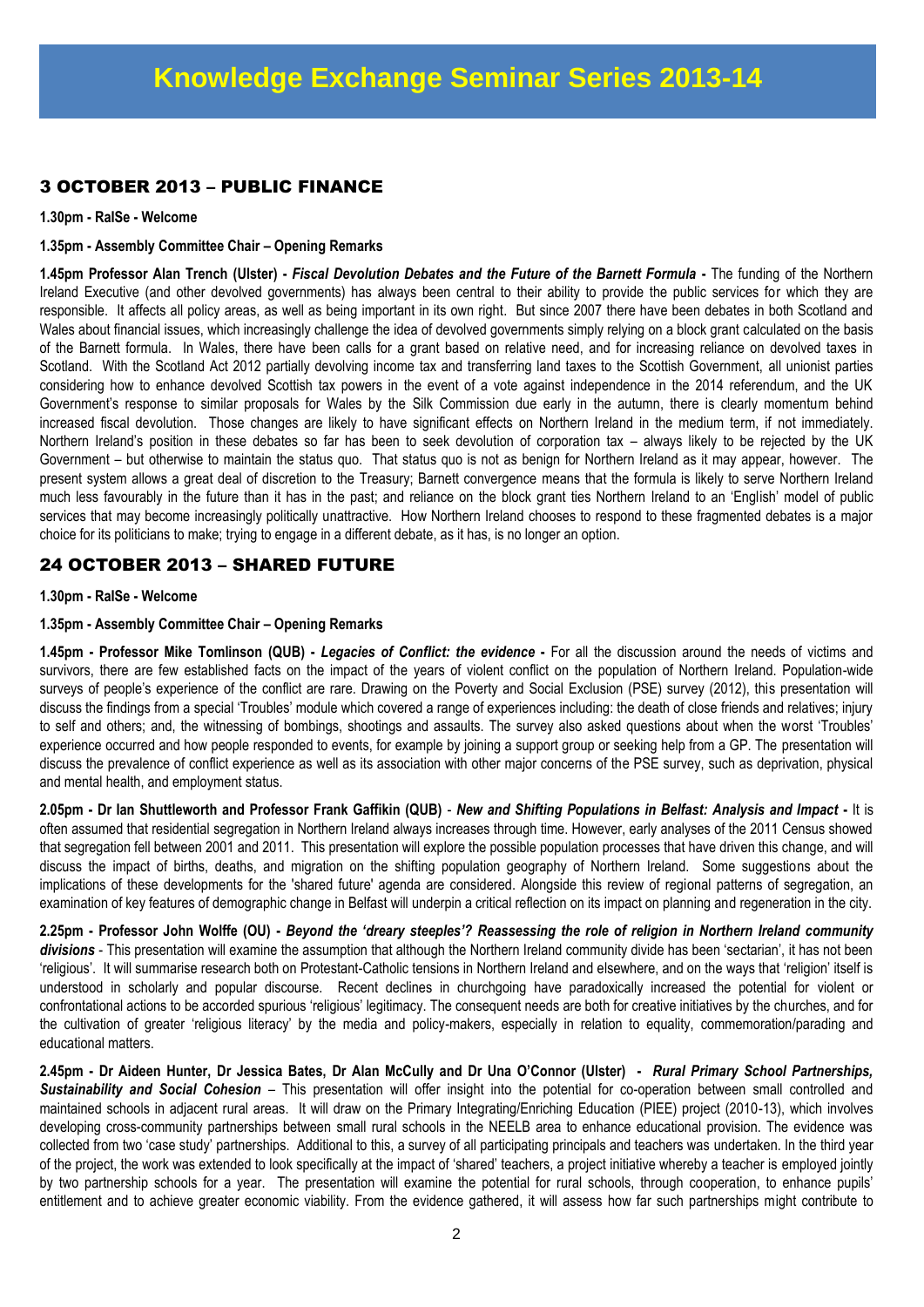## **Knowledge Exchange Seminar Series 2013-14**

greater social cohesion or to what extent, in the longer term, they might consolidate existing patterns of segregation. The question of the sustainability of partnerships beyond the life of PIEE will also be addressed.

#### **3.05pm - Discussion**

## 14 NOVEMBER 2013 – JUSTICE

#### **1.30pm - RaISe - Welcome**

**1.35pm - Assembly Committee Chair – Opening Remarks**

**1.45pm - Grainne McKeever (Ulster) –** *Access to Justice Through Better Decision-Making* **-** The process of welfare reform highlights the pressures on government agencies to deal with an increased number of claims, which has inevitably led to an increased number of individuals disputing the decisions made on their claims. A similar pattern is evident for other government agencies, including those responsible for making decisions on special educational needs provision, through to those with responsibility for helping individuals resolve their employment disputes. This seminar will review the empirical research evidence which highlights the barriers that individuals face in disputing administrative decisions made by government agencies, the role of advice in helping users overcome these barriers and the access to justice issues that arise from this. In light of this, the seminar will examine the steps that initial decision makers and government departments can take, individually and systematically, to improve access to justice, from the focus on improving the quality of initial decisions, to developing mechanisms to support individuals throughout the dispute resolution process.

#### **2.05pm - Discussion**

## 28 NOVEMBER 2013 – PUBLIC SERVICE REFORM

#### **1.30pm - RaISe - Welcome**

#### **1.35pm - Assembly Committee Chair – Opening Remarks**

**1.45pm - Dr Muiris MacCarthaigh (QUB)** - *Where to next with the RPA?: Lessons from international developments in public service reform -* As governments across the globe grapple with the effects of the global financial and economic crises, the issue of public service reform has reemerged as a key ingredient in the restoration of public finances as well as public trust in government. The content of these reforms varies considerably, however, ranging from swinging cuts in personnel numbers and expenditure budgets to the introduction of new performance management techniques, re-organisations and other consolidation measures. As the reforms envisaged under the Review of Public Administration in Northern Ireland continue to be implemented, it is thus timely to consider developments and innovations from elsewhere in respect of a new era in public service reform. This presentation will consider some of the key patterns and variations emerging in Europe and further afield, and will examine what lessons might be gleaned from them.

**2.05pm - Professor Greg Lloyd and Gavan Rafferty (Ulster) –** *Creating A Constructive Interface Between Community Planning and Land Use (Spatial) Planning* **-** With the emerging Local Government (Reform) Bill, Community Planning offers an innovative way to consider how public services are planned and delivered. In appreciating how this new function aligns with the main aspirations of the Programme for Government, Community Planning should be considered in relation to the wider programme of local government modernisation and public service reform to articulate a new arena within which to integrate service delivery and spatial practices across differentiated scales. The recent Planning Act (Northern Ireland) 2011 provides for the transfer of the majority of planning functions from central government to district councils. The transfer of functions and new powers are to be introduced as part of local government reorganisation to promote greater collaborative working, the creation of shared spaces and services, and deliver significant social change, chiefly under the strategic objectives of building a stronger and shared society (Programme for Government, 2012). While two distinct activities, community planning and land use (spatial) planning have similarities, for example, creating and promoting strategic visions for development, service provision and social change. This presentation will draw on a synthesis of research evidence and policy documentation from community planning models elsewhere to inform how a constructive interface between land use (spatial) planning and community planning could be created in the new governance landscape to ensure the processes are complementary and symbiotic.

#### **2.25pm - Discussion**

## 5 DECEMBER 2013 – ENVIRONMENT

#### **1.30pm - RaISe - Welcome**

#### **1.35pm - Assembly Committee Chair – Opening Remarks**

**1.45pm - Dr Philip O'Sullivan (OU) -** *Carbon, economic growth and unsustainability: the inevitable transition to a low carbon economy*  **beyond GDP** - This seminar will focus on environmental economics and policy. It will present the case that, despite the recent global economic downturn and recession in the United Kingdom, the current economic policy response of expanding growth driven by fossil fuel production is actually unsustainable. Rather than being the answer to increased prosperity and wider social benefits, the current economic approach of chasing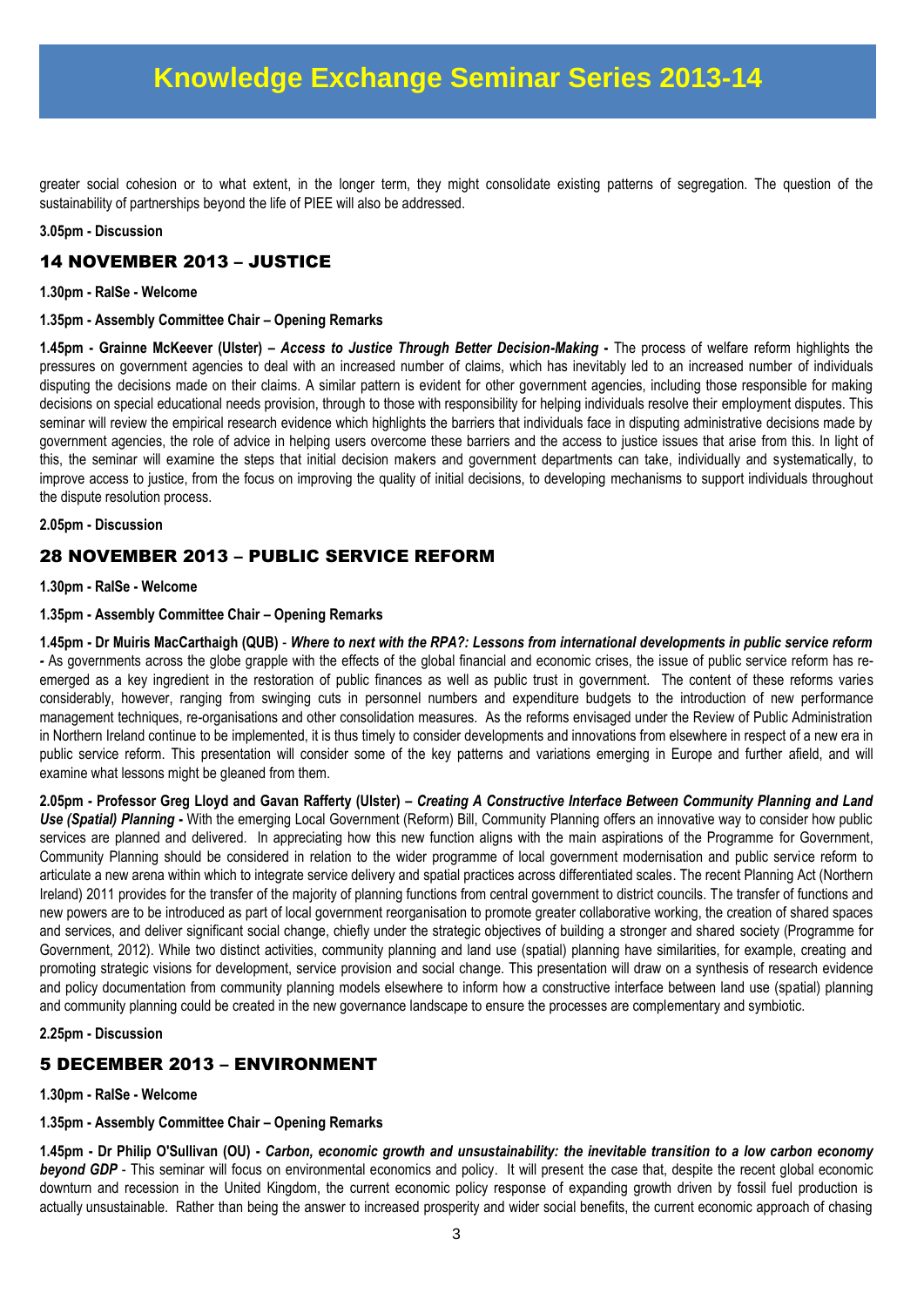economic growth measured by an increase in GDP is environmentally and socially unsustainable on a planet with finite resources. While debates about the possibility and implications of a 'post-growth' economy are worldwide in scope, analysis is given to the specific condition and concerns of the Northern Ireland economy and environment, and counter arguments that such an economic transition is utopian and impractical are addressed.

## **2.05pm - Discussion**

## 9 JANUARY 2014 - MIGRATION

## **1.30pm - RaISe - Welcome**

## **1.35pm - Assembly Committee Chair – Opening Remarks**

**1.45pm - Dr Johanne Devlin Trew (Ulster) –** *'Lost generations'? Taking the longer view on Northern Ireland migration -* Between 2004 and 2008, immigration to Northern Ireland rose to unprecedented numbers and the issue of how the newcomers could be accommodated here became a 'struggle' for local authorities and featured prominently in the local media. Since then, however, immigration has declined significantly to the point where by 2012, Northern Ireland net migration figures were once again in the negative (more people departing than arriving). In fact, apart from the recent short-term *immigration* anomaly, the predominant context for migration relating to Northern Ireland since 1921 has overwhelmingly been *emigration*; this largely driven by youth unemployment, labour market structure, lack of inward investment, and on-going sectarianism. Though as some would point out, Northern Ireland does not control its own migration policy, governance at the local level nevertheless creates a climate that either encourages or discourages migration. In addition, UK policy and global economic conditions are influential. This presentation will provide an overview of migration trends and data relating to Northern Ireland, from its establishment to the most recent statistics.

**2.05pm - Dr Ruth McAreavey (QUB) -** *Poverty, ethnicity and international migrants to Northern Ireland: new opportunities or new vulnerabilities?* - During the past two decades a predominant pattern of emigration has been reversed in Northern Ireland, as it became a destination for many different migrants. There is evidence of Sudanese seeking refuge, Filipino nurses taking up employment opportunities and Polish workers shoring up meat processing industries. A rich mix of ethnic groups can therefore be found across Northern Ireland. This is not just confined to urban centres; rural and urban areas have been recipients of in-migrants. This presentation will provide a brief overview of recent patterns and processes of migration to Northern Ireland and the major challenges arising for our society. The key policy questions considered will be the role of the state and civil society for building positive inter-group relations and the opportunities for migrants to achieve economic and social mobility.

**2.25pm - Dr Anne Kouvonen, Dr Justyna Bell and Dr Michael Donnelly (QUB) - '***We asked for workers, but human beings came'***:** *Mental health and well-being of Polish migrants in Northern Ireland* - This presentation will discuss our research in mental health and well-being of Polish migrants - the largest ethnic minority in Northern Ireland (NI) (Census 2011). Our findings suggest that many Polish migrants are still in a process of adapting to NI society and there is recognition that returning to Poland is less likely now than they anticipated initially. Migration to NI for most Poles was due to a local demand for workers and high unemployment in Poland. As noted by Max Frisch- cited in the presentation title migrants are often perceived as workers only without much consideration given to other aspects of their lives as human beings. Accordingly, many are vulnerable to the difficulties of living in an unfamiliar environment, struggling with everyday communication, lacking close social networks, and are underemployed. As a result, many migrants in NI are living with chronic stress, manifesting as insomnia, anxiety, depression, drug and alcohol abuse and a high suicide rate.

#### **2.45pm - Discussion**

## 23 JANUARY 2014 – EDUCATION, INNOVATION AND ENTREPRENEURSHIP

### **1.30pm - RaISe - Welcome**

### **1.35pm - Assembly Committee Chair – Opening Remarks**

**1.45pm - Professor Nigel J Mason (OU) -** *Realising potential: Widening participation in Science and Technology* - The United Kingdom, like most of Europe, is struggling to attract its younger generation into Science Engineering Technology and Mathematics (STEM). This presentation will examine a number of issues: How can we both improve uptake of STEM at schools and universities, and ensure subsequent careers are attractive to the next generation? In particular, how can we encourage more women into STEM? And how can we retain women in scientific careers after the common family-based 'career break'? How can we overcome the current small numbers of ethnic minority students in the United Kingdom's STEM? Are there cultural reasons for current problems or does the lack of exemplars result in a self-perpetuating failure?

**2.05pm - Professor Teresa Cremin (OU) -** *Creative Little Scientists* – This presentation is based on a comparative study funded by the European Union, which works across the four nations of the UK and eight other participating countries: Belgium, Finland, France, Greece, Germany, Malta, Portugal, and Romania. The project (2011-14) focuses on the relationships and synergies between science and mathematics education and creativity in the early years. Creative Little Scientists seeks to document current reality in the countries of the study, through undertaking policy surveys and extensive classroom focused research with children aged 3-8 years. Reviews of related literature have also been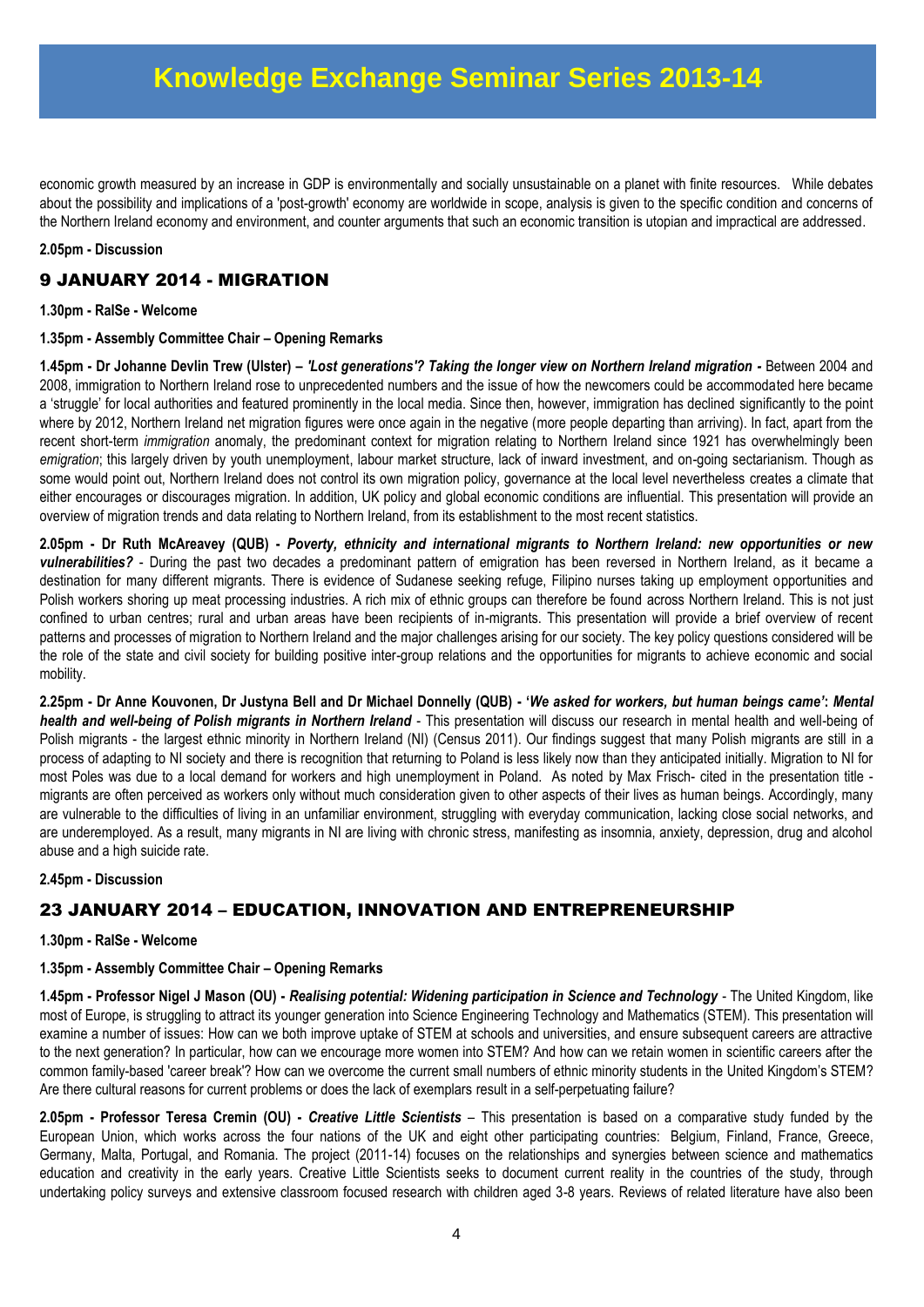undertaken. The study aims to mainstream exceptional and excellent practices in fostering creativity through science and mathematics teaching by proposing changes in teacher education and classrooms encompassing curriculum, pedagogy and assessment. This presentation will focus upon the Northern Ireland data and will consider the approaches used in Northern Ireland for the teaching, learning and assessment of science and mathematics in Early Years and what role creativity plays in these. It will also consider the differences between the pre-school and primary settings, and the challenges faced and opportunities seized by practitioners as well as recommendations for practice.

**2.25pm - Professor Pauric McGowan (UU), Dr Richard Blundel (OU) and Dr Kristen Reid (OU) -** *Delivering effective enterprise education – the role of learning design and technology* **-** Public policy statements on enterprise and entrepreneurship education have emphasised its importance in relation to the promotion of economic growth, community development and resilience. However, there is continuing debate over the nature, scope and effectiveness of existing approaches. For example, a recent United Kingdom government study found that while there is evidence of an overall strengthening of provision, enterprise and entrepreneurship, education is not yet widely embedded across the full range of vocational learning (BIS 2013). In a joint statement in 2003, the Department of Enterprise, Trade and Investment, the Department of Education and the Department of Employment and Learning stated that, "The future prosperity of society depends on all our young people, including the brightest and the best and their parents coming to regard the business sector and in particular setting up their own business, as a valid and realistic career option", thus underlining their determination both to embed entrepreneurship skills across the curriculum and to promote awareness of entrepreneurship across the education system in Northern Ireland. This presentation will review developments in the field of enterprise education, with a particular focus on the potential contribution of new technologies and associated learning designs. It will also consider some key challenges in delivering effective educational opportunities for students, including the requirement for contextualised and experience-based learning, and encourage sharing of innovative practices among participants.

## **2.45pm - Discussion**

## 6 FEBRUARY 2014 – OLDER PERSONS AND CARE

## **1.30pm - RaISe - Welcome**

## **1.35pm - Assembly Committee Chair – Opening Remarks**

**1.45pm - Dr Assumpta Ryan (Ulster) –** *A time of transition: family caregiving, older people and long-term care* - This presentation will bring together the findings from a range of qualitative and mixed methods studies on family caregiving and entry to long-term care from the perspective of older people and their families. The changing philosophy surrounding the provision of health and social care across Europe has resulted in a shift in policy from institutional to community based care. This shift lies at the heart of the 'Transforming Your Care' agenda in Northern Ireland. While there is strong evidence to suggest that older people wish to remain in their own homes, it is important to acknowledge the needs of family carers in supporting older relatives to stay at home and age in place. When caregiving is needed, family members provide support, but frequently find that they are unprepared for their new roles as caregivers and decision-makers. Although family caregivers have a strong commitment to their caring role, deterioration in their relative's condition or their own inability to cope, coupled with the challenges in accessing information and support, often results in the move to a care home. The presentation will explore the decision-making processes surrounding entry to nursing or residential care facilities, and the impact of this transition on older people and their families. Recognising that entry to care will always be a difficult experience, the presentation will highlight ways of making it easier for older people, families and care home staff.

**2.05pm - Dr Carol Komaromy (OU)** - *The role of the hospice volunteer in two community settings* **-** In the United Kingdom, there are between 70,000 and 100,000 hospice volunteers, of whom half have direct patient contact. This presentation will draw on a commissioned literature review that highlighted how 'volunteering is integral to voluntary action and often motivated by altruism.' The review concluded that hospice at home volunteers can help improve the quality and responsiveness of end of life care, improve access to care and can support care and death in the person's own home. Volunteers gain health and social benefits and personal growth from their volunteering and the patients and carers they support also gain benefits over and above the care they receive. Volunteers also bring benefits to the hospice as an organisation and to the local community, providing a link between the two and enabling the hospice to be more sensitive and responsive to local needs. The presentation will highlight further work that would seek to provide empirical, qualitative data on the role of the volunteer in two community settings, England and Northern Ireland, and would aim to explore the differences and similarities in these two community contexts.

**2.25pm - Dr Kevin Moore (Ulster) –** *To Keep a Person in Their Own Wee Corner: An Exploration of the Roles, Responsibilities and Services Provided by Home Helps and Domiciliary Care Workers in a Large Health and Social Care Trust* **-** Worldwide demographic trends indicate an expansion in the older person population and an increasing need for home-based social care provision. At the same time a number of factors impact on the ability of family members to provide informal care; and there is expected to be a reduction in the numbers of young adults available for employment in support roles. These changes will have a direct impact on the nature and type of services provided by primary health care teams, and home care services. This presentation will focus on findings of recent research looking at the roles and responsibilities of home helps, domiciliary care workers and community care assistants, and makes recommendations for future service planning and home care provision. The role of the home care worker is an extremely important and interconnected one to effective health and social care within the community. The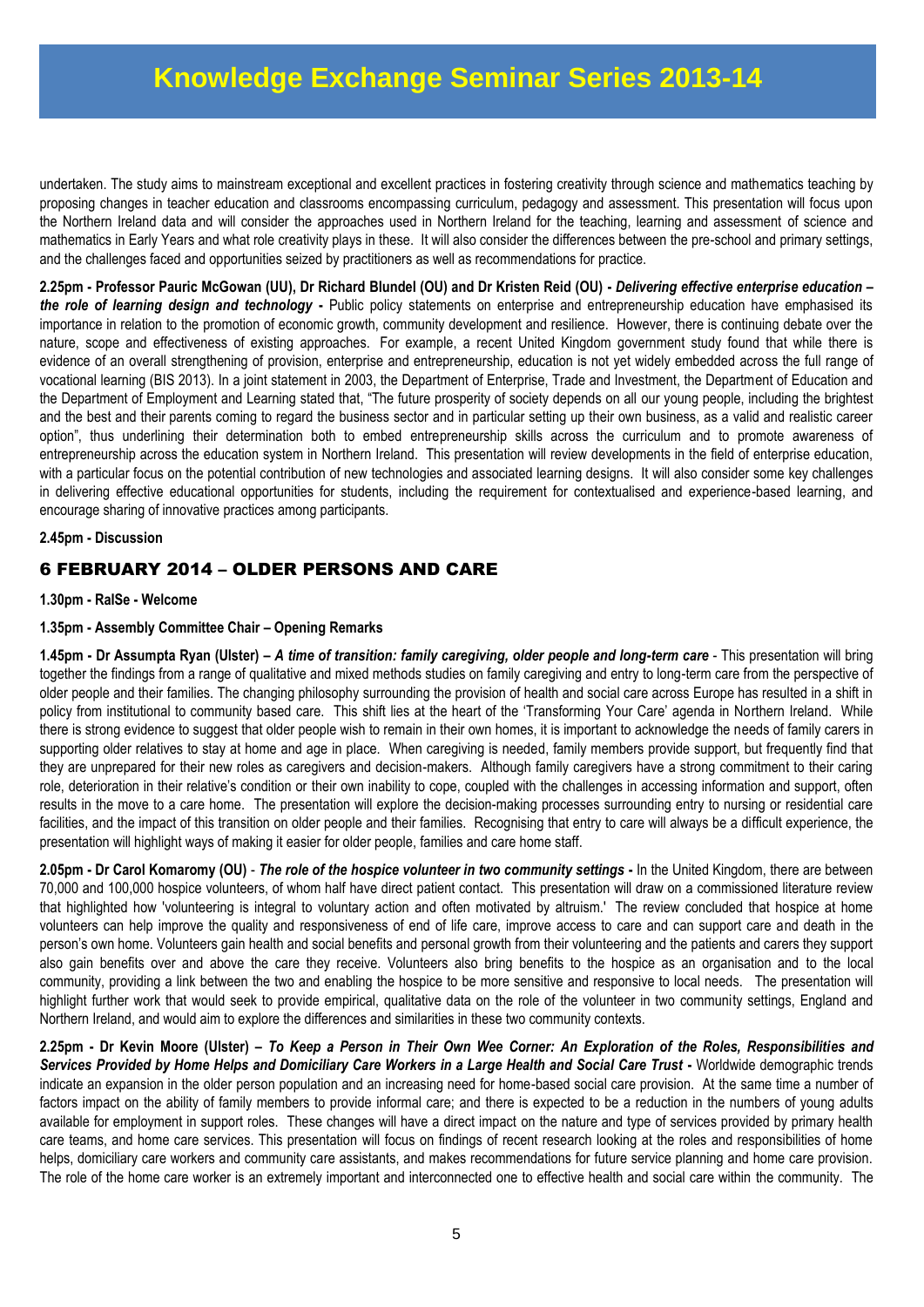research evidence will shows a work force that is motivated by altruism and a person-centred caring ethos. Workers value the importance of their role, but there exists a disconnect between valuing of the role and it's recognition within the wider Health and Social Care context.

## **2.45pm - Discussion**

## 20 FEBRUARY 2014 – MENTAL HEALTH

**1.30pm - RaISe - Welcome**

**1.35pm - Assembly Committee Chair – Opening Remarks**

**1.45pm - Dr Gavin Davidson (QUB) -** *How will the Mental Capacity (Health, Welfare and Finance) Bill work in practice? -* This presentation will use case examples to demonstrate how the proposed Mental Capacity Bill will provide a comprehensive framework for supported and substitute decision making, for people whose decision-making ability is impaired, in Northern Ireland. The case examples will cover both civil and criminal justice aspects of the new law across a range of levels and settings. This applied approach will allow the proposed assessment, intervention and review aspects of the Mental Capacity Bill to be explored. It will also facilitate consideration of: the scope of the new law; the proposed safeguards; compulsion in non-hospital settings; advance care planning; and addressing public safety issues. The discussion of the case studies, and how the new law would apply to them, will be based on the views of a range of key stakeholders. The presentation will also highlight education, training and research priorities for implementing the Bill.

**2.05pm - Dr Berni Kelly, Dr Sandra Dowling and Dr Karen Winter (QUB) -** *Addressing the over-representation of looked after children with mental health needs and/or disabilities in Northern Ireland -* This presentation will report on a study examining disabled looked after children in Northern Ireland. Evidence indicates that disabled children are over-represented in the public care (DHSSPSNI, 2012; Stalker & McArthur, 2010). However, limited research using differing definitions of disability and inconsistent recording systems raises questions about their overrepresentation. Drawing on the United Nations CRPD definition of disability (2006:4), the study includes looked after children with mental health needs, and this presentation focuses on this group, which represents a high proportion of the looked after population. The presentation will present themes arising from completed literature and policy reviews, and findings from a survey that profiled disabled looked after children in Northern Ireland. Focusing on those with mental health needs, findings will include: the reasons for entry to care; family contact; looked after status; number and type of placements; service needs and service access. Data is contextualized within the wider population of looked after disabled children.

**2.25pm - Professor Gerard Leavey (Ulster) –** *The Impact Study: Improving Mental Health Pathways and Care for Adolescents in Transition to Adult Services in Northern Ireland* **-** This presentation will focus on the provision of services for adolescents in Northern Ireland during the transitional stage from Child and Adolescent Mental Health Services (CAMHS) to Adult Mental Health Services (AMHS). The Bamford Review highlighted concerns that services in Northern Ireland may be under resourced, patchy and inconsistent in their approach to adolescent care and service transition. The Review also questioned the strength of effective liaison and collaboration between services such as CAMHS, education, social services, criminal justice and primary care.There is continuing concern that many young people with mental health problems are lost to care in the move from child and adolescent mental health services to adult mental health services. Evidence suggests that between 30-60% of young people drop out of treatment with young socially isolated males most likely to disengage. Many of these young people come into contact with services later, including the criminal justice system, with complex, compounded and harder to manage problems. A key focus of this presentation will be an on-going research project, funded by the R&D Division of the Public Health Agency, examining the issue of transitional services for young people with mental health problems in Northern Ireland. The primary aim of the study is to gather robust quantitative and qualitative data on the provision of services for adolescents in Northern Ireland during the transitional stage from CAMHS to AMHS, which will inform standardised service development.

## **2.45pm - Discussion**

## 6 MARCH 2014 – PUBLIC HEALTH

**1.30pm - RaISe - Welcome**

**1.35pm - Assembly Committee Chair – Opening Remarks**

**1.45pm - Dr David Hassan (Ulster) –** *The Societal Effects of Sport in Northern Ireland: Examining Marginalisation and Mental Health Issues -* This presentation will examine a range of societal effects of participation in sport, with a particular emphasis on improving mental health. It will build on a joint ministerial initiative promoting positive mental health in rural communities through sport, which was launched in March 2013. The presentation will also outline a range of current initiatives taking place both in urban and rural settings throughout Northern Ireland in which sporting and community bodies seek to engage marginalised youth (and others) through sport.

**2.05pm - Professor Lindsay Prior (QUB) -** *Driving as a Public Health Problem -* Young drivers have high injury rates and, as a result, high insurance premiums. Few interventions have been effective in reducing crash rates among young drivers, but restrictions introduced in other parts of the world such as Graduated Driver Licensing (GDL) have been shown to be effective. To address the young driver crash problem, Northern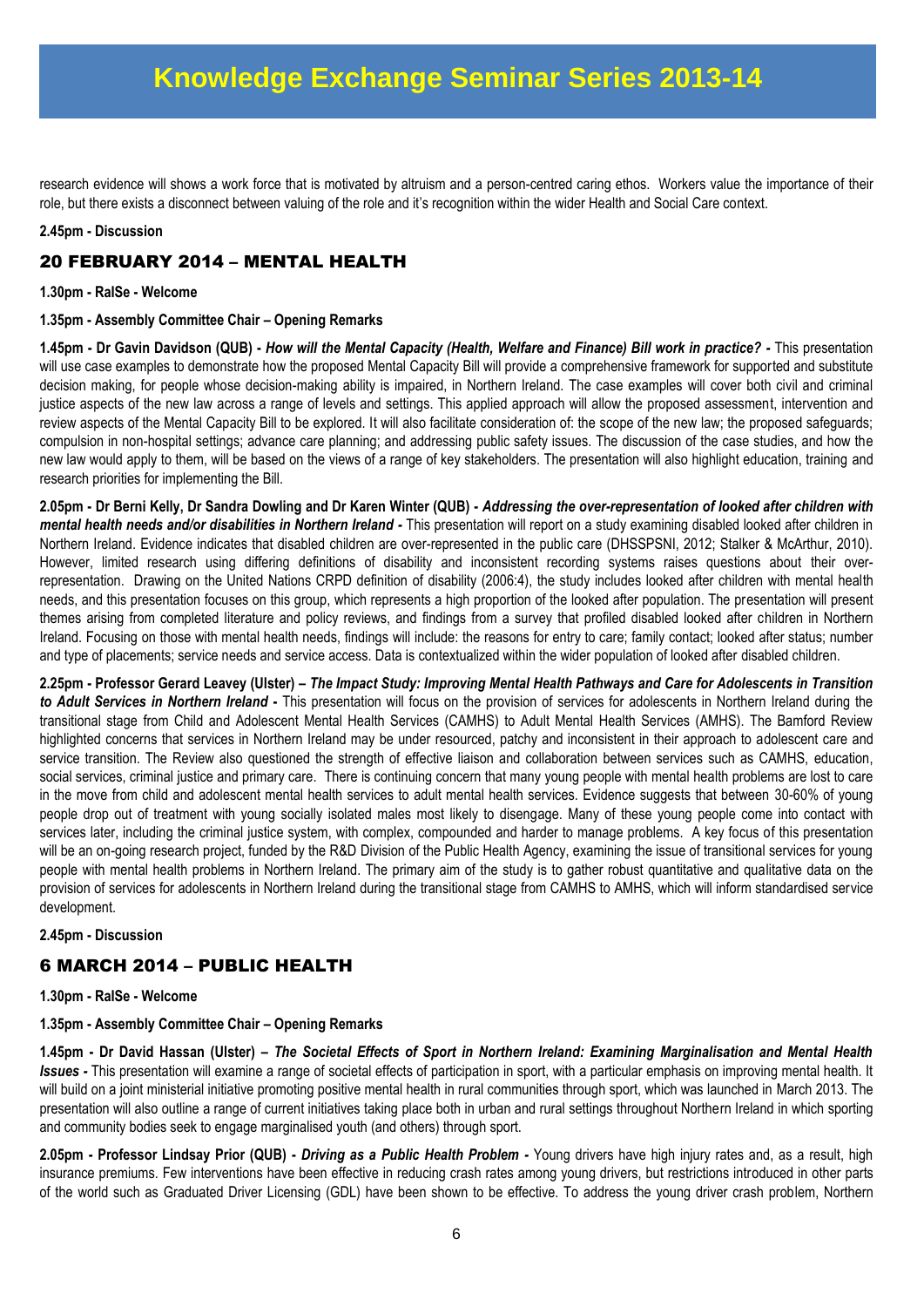Ireland is planning changes to driver training and testing, including a passenger restriction which is regarded as a key element of GDL, from 2014. GDL aims to reduce young driver crash rates by reducing exposure to high risk conditions, such as carrying teenage passengers, drinking alcohol and driving late at night. GDL has been introduced in a number of countries, and this presentation will provide a review of available evidence on the effectiveness of GDL and outline how the introduction of GDL in Northern Ireland might be evaluated over the coming years.

**2.25pm - Dr Mark Tully and Dr Ruth Hunter (QUB)** - *The importance of doing regular physical activity to health, society and the economy:*  **Time for a major re-think -** It is estimated that physical inactivity is responsible for 6 –10% of deaths, at a cost to the NHS of £1.06 billion/year and so the potential public health dividend of increasing physical activity in the population is substantial. Recent data for Northern Ireland show that over 60% of adults are not meeting current recommendations. Previous initiatives have had only modest effects, with maintained changes in physical activity behaviour being difficult to achieve. Thus a major re-think in our approach is required. This presentation will highlight the impact of rising levels of physical inactivity to health, society and the economy, and use examples from research in the area. The PARC (Physical Activity and the Rejuvenation of Connswater) Study is a before-and-after natural experiment investigating the impact of a £40m urban regeneration project in east Belfast on physical activity and public health, and the Physical Activity Loyalty Card Scheme which investigates the use of financial incentives to encourage physical activity.

## **2.45pm - Discussion**

## 20 MARCH 2014 – GOVERNANCE/ASSEMBLY REVIEW

#### **1.30pm - RaISe - Welcome**

## **1.35pm - Assembly Committee Chair – Opening Remarks**

**1.45pm - Dr Alex Schwartz (QUB) –** *Petitions of Concern* - Northern Ireland's system of government includes several mechanisms designed to facilitate inclusive cross-community power-sharing. One such mechanism is the "Petition of Concern"; any decision of the Assembly may be subjected to the requirement of cross-community consent where a Petition of Concern is signed by at least 30 MLAs. The Assembly and Executive Review Committee has recently considered changing or eliminating the Petition of Concern in light of criticisms that it is unfair, increasingly prone to abuse, and impedes legislative productivity. This presentation will assess the strengths of these criticisms in comparative perspective, with reference to the experience of other consociational democracies.

**2.05pm - Professor Yvonne Galligan (QUB)** - *Women in Politics* **-** Making democracy 'fit for purpose' is a continuing theme in 21st century politics. An aspect that has loomed large in this debate is the under-representation of women in political life. As legislatures across these islands and beyond have become more gender equal in representation, the record of women's representation in the Northern Ireland Assembly becomes an anomaly. There is now a significant body of international practice and experience on which to draw, suggesting that the poor representation of women in the politics of Northern Ireland can be successfully addressed. This presentation will draw on recent international lessons and developments to inform the debate on women's representation in Northern Ireland.

## **2.25pm - Discussion**

## 3 APRIL 2014 – CULTURAL TOURISM

#### **1.30pm - RaISe - Welcome**

## **1.35pm - Assembly Committee Chair – Opening Remarks**

**1.45pm - Professor Mícheál Ó Mainnín (QUB) -** *Home and Away: Exploiting the Corpus of Northern Ireland Placenames for Cultural Tourism* **-** The Northern Ireland Place-Name Project is engaged in research on the history of over 30,000 local place-names. These names, of varying linguistic origin (primarily Irish, English and Scots), give Ulster place-names their distinct character. Furthermore, emigrants to the New World brought their names with them: e.g. Derry and Londonderry in New Hampshire (USA); and Belfast in Maine (USA); Prince Edward Island (Canada); and, Christchurch (New Zealand). Names of places connect communities at home and abroad, but their potential has never been exploited, particularly in the context of the Irish and Scotch-Irish diaspora who are conscious of their roots in the island of Ireland. This seminar will consider ways in which this might be accomplished, with the assistance of the online database of Northern Ireland place-names, [www.placenamesni.org.](http://www.placenamesni.org/) It will also consider how place-names can be exploited to build cultural capital at home, to the benefit of the heritage and tourism industries.

#### **2.05pm - Discussion**

## 15 MAY 2014 – SUSTAINABLE ECONOMY

**1.30pm - RaISe - Welcome**

**1.35pm - Assembly Committee Chair – Opening Remarks**